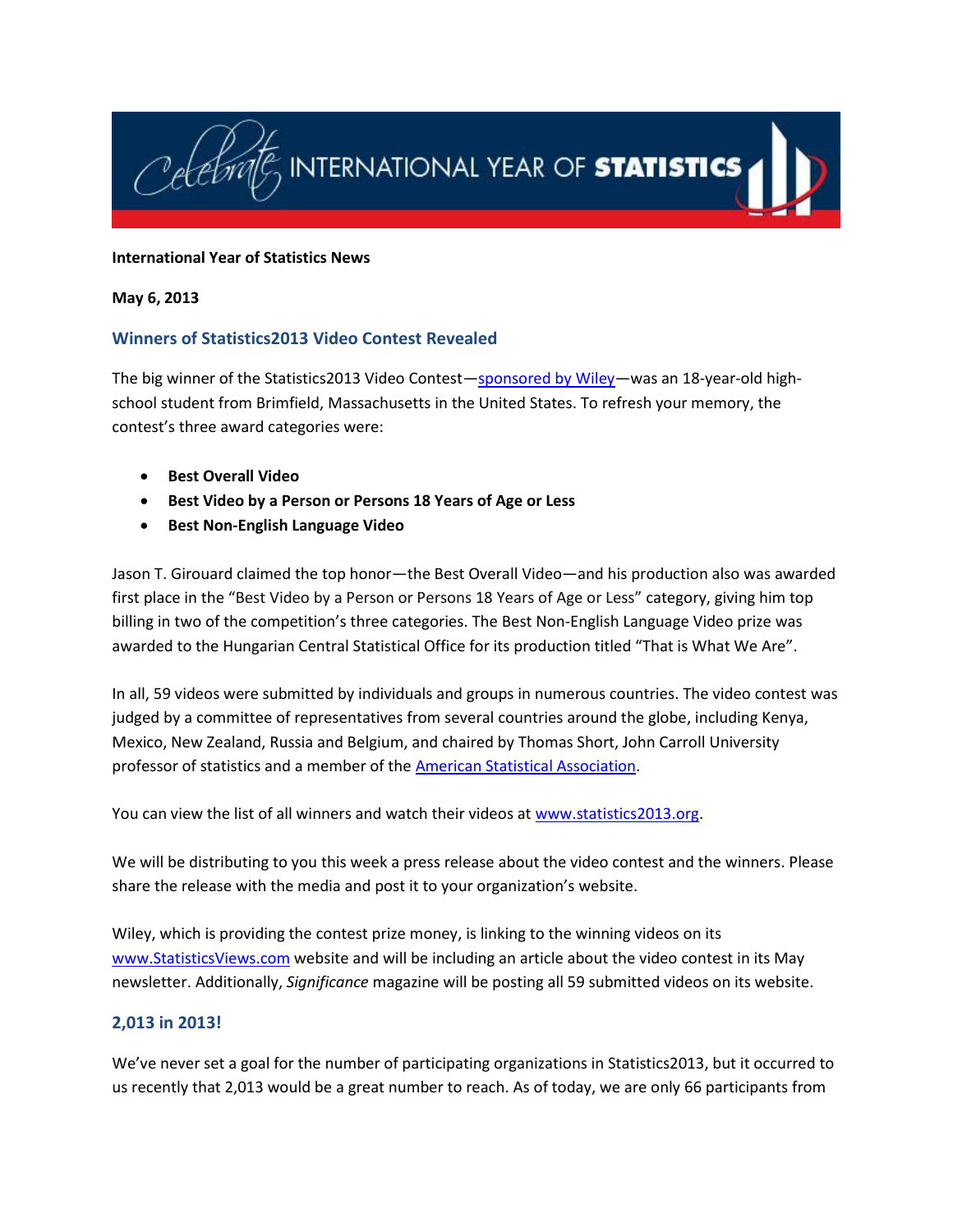that goal. Participation currently stands at 1,947 organizations from 122 countries worldwide. Check out the up-to-date participant and country lists at the [Statistics2013 website.](http://www.statistics2013.org/iyos/participants.cfm)

You can help us surpass the 2,013-participant mark by encouraging other organizations, secondary schools and universities in your area to join the worldwide celebration. It's easy to join. Simply tell representatives of these groups to go to [www.statistics2013.org](http://www.statistics2013.org/) and click on the "Join Statistics2013" icon on the right side of the homepage to become an official International Year of Statistics organization.

# **Planning Underway for Future of Statistical Sciences Workshop**

Organizers are hard at work on preparations for the Future of the Statistical Sciences Workshop, the capstone event of the International Year of Statistics, that will be held November 11 and 12 in London, United Kingdom. The workshop will bring together statisticians from around the world, scientists who collaborate with statisticians, science writers and representatives from funding agencies.

The event will showcase the breadth and importance of statistics and highlight the extraordinary opportunities for statistical research in the coming decade. More specifically, the workshop will tell an important story to a number of audiences:

- To scientists in data-rich fields: statisticians are ready, willing and able to engage in deep, longterm collaborations;
- To funding agencies: statistics is *the* data science and can (and does) provide tools to enable progress across a huge range of human endeavors;
- To statisticians: don't let the opportunities for high-impact research pass you by; and
- To future statisticians: engage with a discipline with a huge future.

Participation in the workshop is by invitation and will involve approximately 100 people. In addition to statisticians, the workshop will involve representatives from other areas of science and practice that involve problems of a statistical nature. The workshop will be organized around presentations and panels.

After the workshop, the organizing committee, with input from participants, will publish a summary document that will be widely distributed to the larger scientific community.

You will be able to view the workshop live as well as recordings of the proceedings via the web thanks to [Wiley Publishers.](http://www.wiley.com/WileyCDA/)

A section dedicated to the workshop is being prepared on th[e Statistics2013 website.](http://www.statistics2013.org/) It will be online soon.

# **Nominate a Statistician of the Week**

Do you know an outstanding statistician deserving of recognition for his or her work? If so, nominate the person for the Statistics2013 Statistician Job of the Week. To do so, simply send us 250-to-300-word article about your colleague along with a photograph of the person. In the article, explain the person's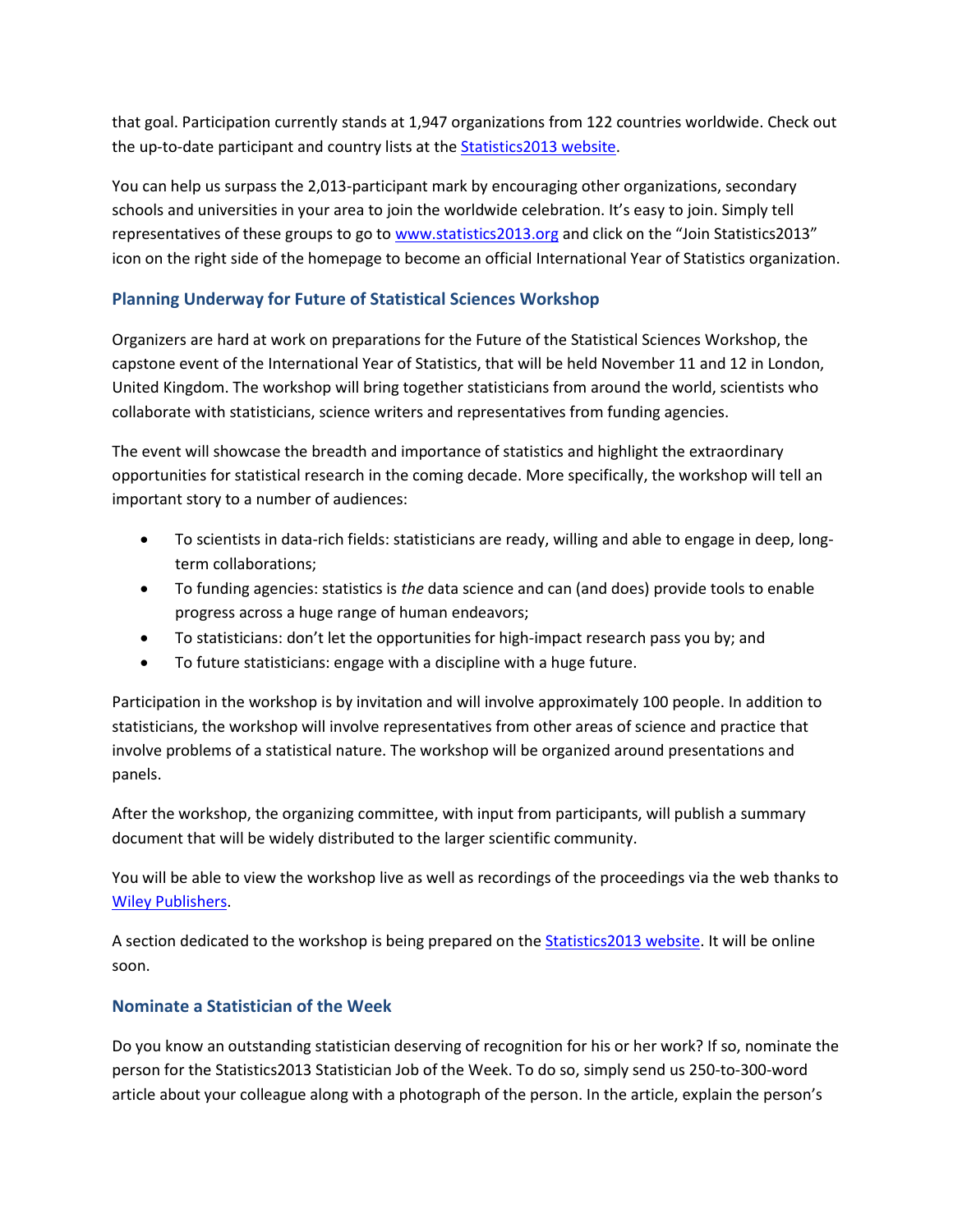job as well as his or her contributions to the overall mission of your organization. We'll publish the profile on the Statistics2013 website homepage for a week. Send your submissions to Jeff Myers at [Jeffrey@amstat.org.](mailto:Jeffrey@amstat.org)

#### **Significance, RSS Young Statisticians Sponsoring Writing Competition**

A writing competition, the second jointly sponsored by the Young Statisticians Section of the [Royal](http://www.rss.org.uk/site/cms/contentChapterView.asp?chapter=1)  [Statistical Society](http://www.rss.org.uk/site/cms/contentChapterView.asp?chapter=1) (RSS) and *Significance* magazine, will celebrate The International Year of Statistics. The first competition, held in 2012, was hugely success with 24 entries; four were published in the magazine. Anyone is welcome to enter, regardless of membership or affiliation. The only stipulation for is that you be "young" (in career terms, not necessarily in age); that is you must be a student or within the first 10 years of your career. Before sitting down to compose your article, the organizers suggest that you can read [last year's winning entry](http://onlinelibrary.wiley.com/doi/10.1111/j.1740-9713.2012.00572.x/abstract) and [a runner-up entry](http://onlinelibrary.wiley.com/doi/10.1111/j.1740-9713.2012.00600.x/abstract) plu[s learn more about the writing](http://www.significancemagazine.org/details/webexclusive/4374981/Writing-with-Significance-Writing-competition-to-celebrate-the-International-Yea.html)  [competition](http://www.significancemagazine.org/details/webexclusive/4374981/Writing-with-Significance-Writing-competition-to-celebrate-the-International-Yea.html) and what makes an article stand out. In light of the success of last year's competition, the sponsors are encouraging more young writers to put pen to paper—or fingers to keyboard! Entries should be submitted via email to [significance@rss.org.uk](mailto:significance@rss.org.uk) as a text or Word file or as a PDF. *The submission deadline is June 1. Significance* magazine is published jointly by the RSS and th[e American](http://www.amstat.org/)  [Statistical Association](http://www.amstat.org/) and is for anyone interested in statistics and the analysis and interpretation of data.

#### **Participating Organization: News & Events**

Here's the latest news on upcoming and recently concluded Statistics2013 meetings and events hosted by participating organizations:

**International**—In celebration of the International Year of Statistics, the European Network for Business and Industrial Statistics' (ENBIS) Greenfield Challenge is going international in 2013. The award recognizes statisticians who tell an outside audience about his or her work in statistics and thereby raise awareness of the public about the contributions of statistics to society. The communication can be through direct contact, such as a presentation or an article in a publication. John Wiley & Sons, Inc. is sponsoring the Greenfield Challenge. *The award submission deadline is May 31.* To learn more about the Greenfield Challenge, past honorees and award criteria, go to [www.statistics2013.org](http://www.statistics2013.org/) and click on the "ENBIS Greenfield Challenge" graphic on the homepage. An ENBIS committee will choose the most outstanding submissions to be awarded and presented at ENBIS—13 in Ankara, Turkey in September. Travel costs of the winner will be provided.

**Namibia**—An article about Statistics2013 and statistics on the African continent written by two prominent professors recently was published in *The Namibian*, the country's largest newspaper. In the article, title[d The Value of Statistics,](http://www.namibian.com.na/columns/full-story/archive/2013/may/article/the-value-of-statistics/) Dr. Mitonga Kabwebwe Honoré and Dr. Isak Neema wrote: "Finally in celebration of the International Year of Statistics, we call for efforts to enhance awareness of careers in statistics and related analytics fields among high school students in Namibia. There is also a need for systematic effort to document current and future workforce needs and assess the ability to meet these needs. Furthermore, there is a need for African statisticians and their developmental partners to work in close cooperation, maintaining and reactivat[ing] structures among statisticians established at the sub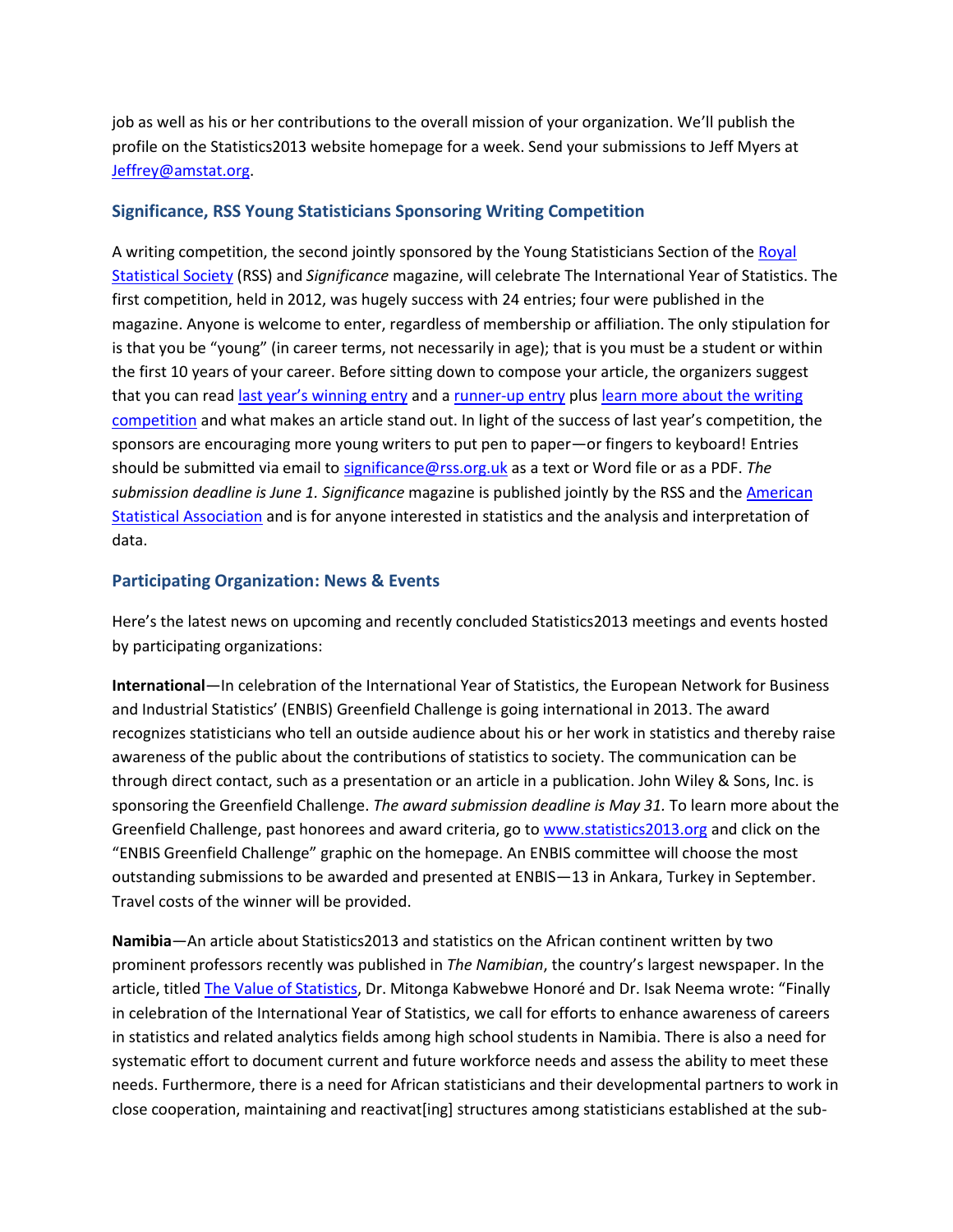regional and regional levels such as the Committee on Development Information (CODI) and the Advisory Board on Statistics in Africa (ABSA)."

**United Kingdom**—The 36th Research Student's Conference (RSC) in Statistics, Probability and Applied Social Statistics was held at Lancaster University at the end of March. The conference is an annual event that empowers research students from across Europe to meet, present work and develop interinstitution connections. Topics spanned theoretical to applied statistics. The event was attended by students at different stages of their studies. The conference began with plenary talks from Sir Adrian Smith, who discussed his extensive career as a Bayesian statistician, and Professor Denise Lievesley, who discussed the role of an international statistician. RSC2013 closed with talks by representatives of various sponsors, such as Shell, JBA, Pfizer and Atass, who spoke to this next generation of statisticians about the role of a statistician and the importance of statistics in each of their fields, and finished with a talk by the Royal Statistical Society on how to get more involved within the RSS. RSC2014 will be held April 28 to May 1 next year at The University of Nottingham.



*The winners of the three best talks and the best poster at RSC2013.*

**Spain**—In the last issue we told you about a declaration of support for the International Year of Statistics adopted by the Parliament of Catalonia. The declaration was supported by the Statistical Institute of Catalonia and the Catalan Society of Statistics. A group of statisticians from government bodies and professionals working in research and industry was received by the president of the Parliament. Sra. Núria de Gispert. Here is an English version [of the declaration for your reading pleasure.](http://www.statistics2013.org/files/2013/05/Parliament-of-Catalonia-Statistics2013-Declaration-4-10-13.pdf)

**United States**—The International Year of Statistics was promoted to an audience of nearly 4,300 statisticians from around the world at the recently conducted [SAS Global Forum](http://support.sas.com/events/sasglobalforum/2013/index.html) in San Francisco. The conference is an annual event planned and sponsored by the **SAS Global Users Group**. Dr. David A.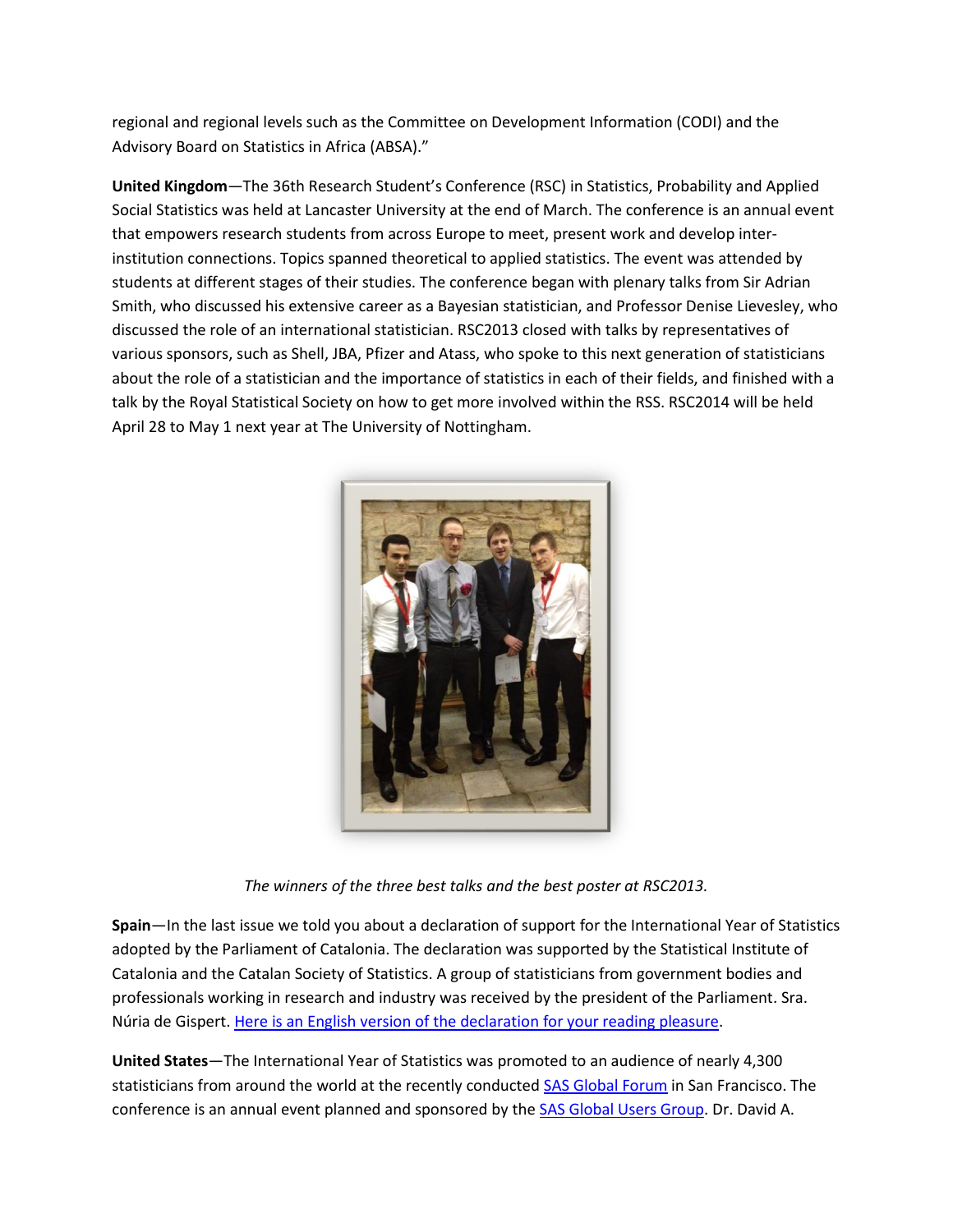Dickey, William Neal Reynolds Distinguished Professor in the Department of Statistics at North Carolina State University, and Maura Stokes of SAS, were interviewed for the "SAS Global Forum Live Report". They talked about the field of statistics and Statistics2013. Watch [the "Live Report" segment here](http://www.livestream.com/sasglobalforum/video?clipId=flv_36bc3373-d96a-4374-9614-bb43149dcae6&utm_source=lslibrary&utm_medium=ui-thumb).

**United States**—The Statistical and Applied Mathematical Sciences Institute (SAMSI) recently hosted the Simons Foundation Public Lecture, at the University of North Carolina in Chapel Hill, North Caroline. The event featured Dr. Francesca Dominici, professor of biostatistics at the Harvard School of Public Health and Associate Dean of Information Technology, talking about "The Public Health Impact of Air Pollution and Climate Change". The event was held as part of Statistics2013.



*Dr. Dominici talks about climate change at the Simons Foundation Public Lecture held as part of Statistics2013*

**Italy**—The International Year of Statistics is being promoted by the Treviso Chamber of Commerce. The local group has republished the Statistics2013 Newsletter online in English at [Trevisosystem.com](http://www.trevisosystem-online.com/tvsys/homeGB/archivio-news/NewsDEF.asp) in its newsletter within a section dedicated to news abroad. The site is the chamber's official location for economic information.

**Paraguay**—March 11 marked the opening of the International Year of Statistics 2013 at the School of Exact and Natural Sciences (FACEN) of the National University of Asunción, located on the campus of the city of San Lorenzo. Participants included FACEN administrators, teachers, alumni and students of the School of Statistics, in addition to students of other schools, such as Chemistry, Production Technology, Pure Mathematics, Biology, Physics and Geology. During the event, a resolution adopted by the FACEN Board was read that declares activities held at the school for the International Year of Statistics 2013 are of academic interest to the National University of Asunción.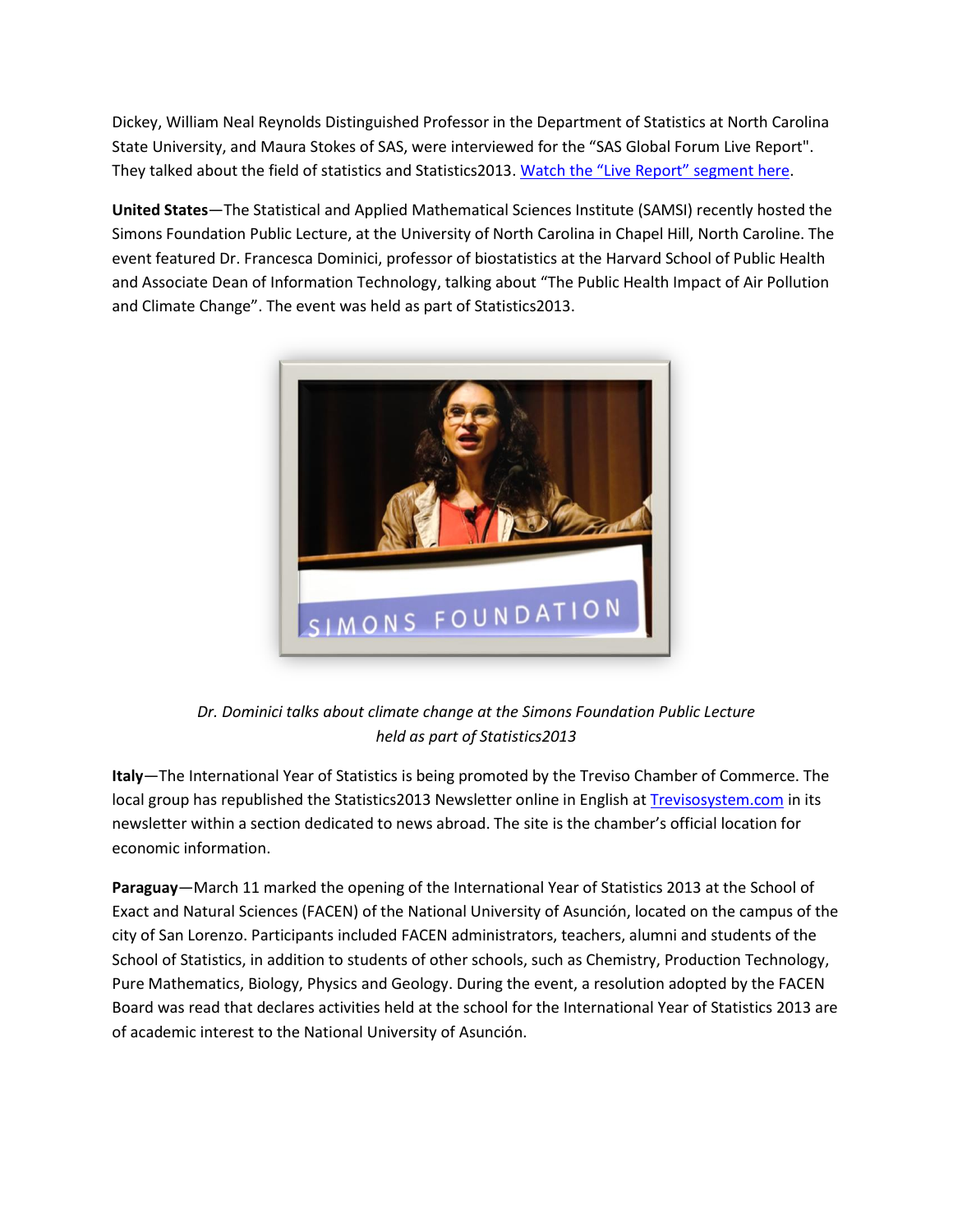**Uzbekistan**—The second conference called "Statistics and Its Applications" will be held at the National University of Uzbekistan in Tashkent on October 17 and 18. For more information, you ca[n visit the](http://www.nuu.uz/about/219-statistika-konferensiya.html)  [conference website.](http://www.nuu.uz/about/219-statistika-konferensiya.html)

**United States**—The National Science Foundation's Division of Mathematical Sciences recently conducted the second of its lecture series dedicated to the International Year of Statistics. Dr. Freeman Hrabowski, president of the University of Maryland, Baltimore County (UMBC), was the featured speaker. Hrabowski chaired the National Academies' committee that produced the 2011 report, "Expanding Underrepresented Minority Participation: America's Science and Technology Talent at the Crossroads." During his talk, Hrabowski discussed the results of the report and focused on the innovative strategies used by his university to educate students both from underrepresented groups and from around the world in mathematics, statistics and other scientific and technical fields.



*Dr. Hrabowski presents at the NSF Mathematical Sciences Division's Statistics2013 Lecture Series.*

**Iran**—To mark the International Year of Statistics, Isfahan Math House (IMH) in Isfahan has formed a variety of activities with these goals:

- Changing attitudes and public awareness of the importance of statistics
- Introducing basics of statistics at different levels
- Concrete jobs related to statistics
- Meeting opportunities for students, teachers, professors and everyone interested in statistics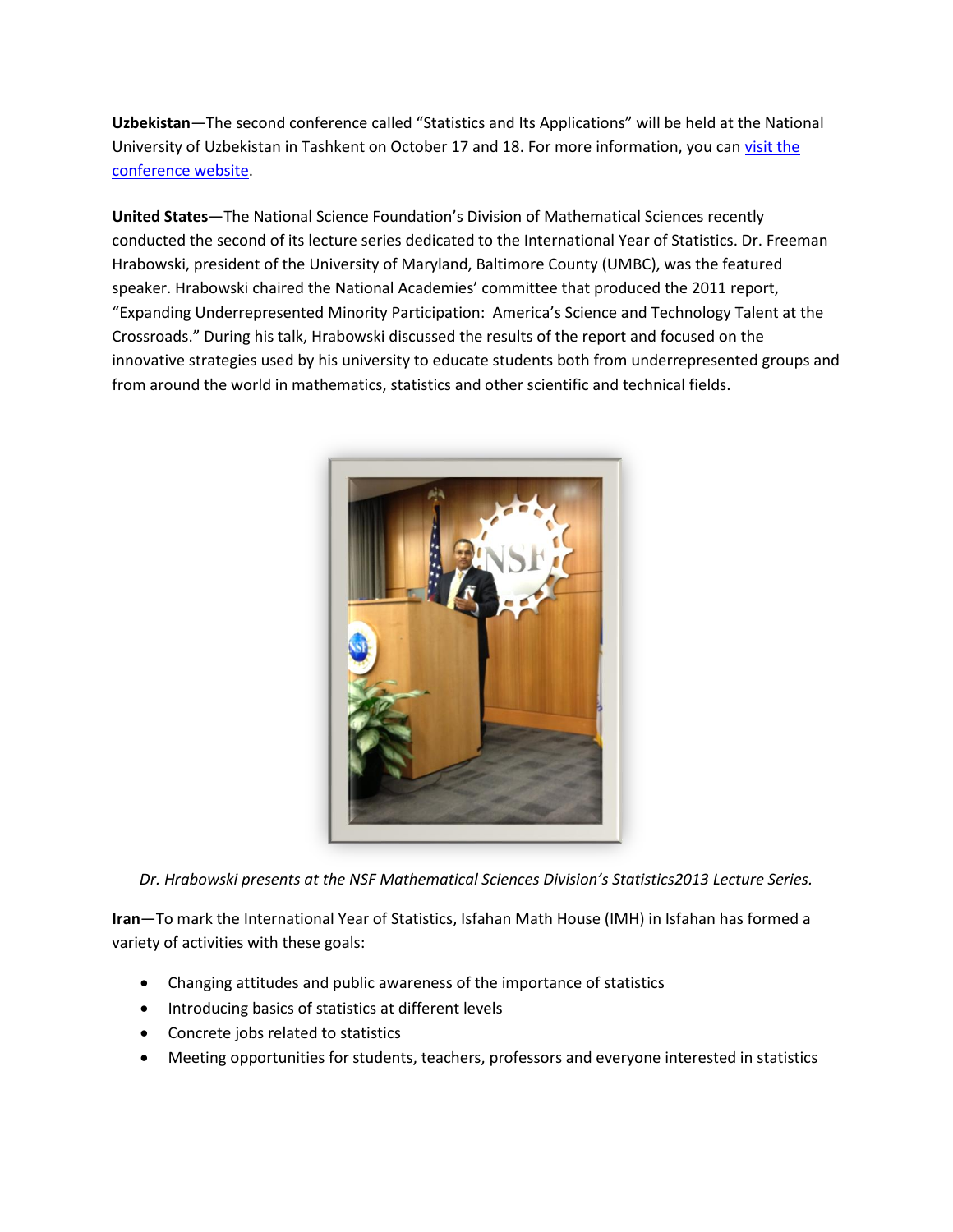The IMH ideas for celebrating Statistics2013 include holding photo and writing contests; hosting a series of seminars on the application of statistics in industry; creating an industrial statistics research committee; forming research rings for different fields of statistics and the school's statistical consulting center; producing content about statistics and probability and using these materials at schools for different levels of students, and designing a high-school contest for the best project in statistical modeling. Other initiatives are holding statistical course services for teachers; creating promotional items (T-shirts and hats) with the Statistics2013 logo and statistic-related photos; and preparing a brief history of statistics in Iran and compiling a list of veteran statisticians. Lastly, the school will stage a twoday National Conference on Hospital Statistics. This conference, being organized jointly with the Social Security Organization with the cooperation of Isfahan University of Medical Science, will highlight the activities of statisticians in hospitals and other parts of the health sector.

**Mexico**—As part of its ongoing celebrations of Statistics2013, the Center for Research in Mathematics at the University of Guanajuato recently hosted a presentation titled "What Would Life Be Without Statistics" given by Mendoza Ramirez. During the talk, Ramirez discussed the country's presidential elections, reviewed the origins of statistics, and talked about the role statistics played in the consolidation of democracy and electoral processes in Mexico.



*Ramirez discusses elections and statistics at CIMAT.*

**Spain**—The Faculty of Statistical Studies of the Complutense University of Madrid has develope[d several](http://estudiosestadisticos.ucm.es/idys)  [initiatives to commemorate the International Year of Statistics.](http://estudiosestadisticos.ucm.es/idys) Planned activities are:

- Poster design competition about personalities who have helped to develop and enhance statistics throughout history
- A series of conferences
- A roundtable discussion titled "Teaching Statistics in Spain"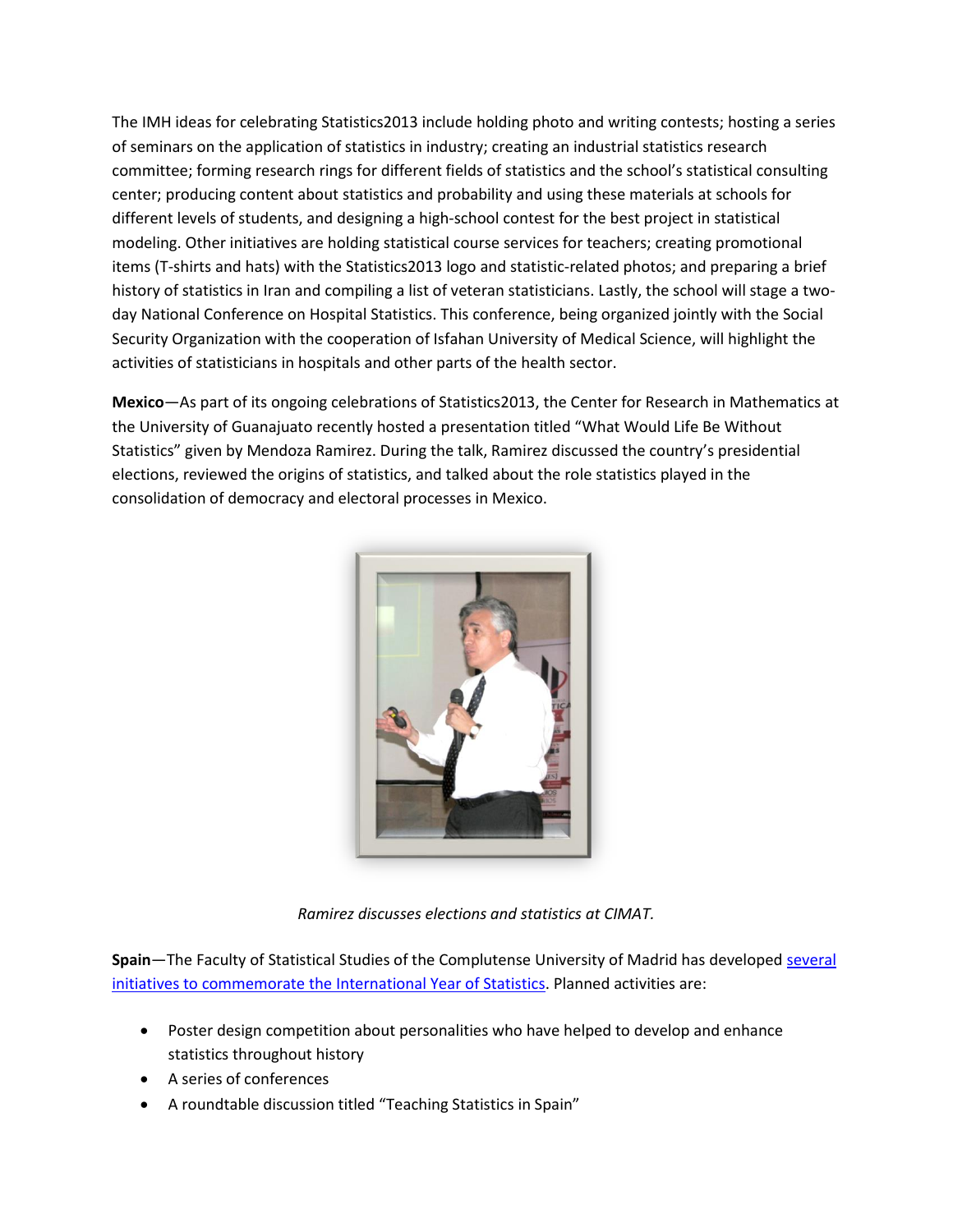- Informative activities for high-school students
- A competition for high-school students, called "Incubadora de Sondeos y Experimentos", consisting of a statistical project about a current topic.

These activities are in addition to the [Statistical](http://estudiosestadisticos.ucm.es/olimpiada-estadistica) Olympiad for high-school students supported by the university's statistics faculty and the National Institute of Statistics we told you about previously.



*A banner heralding Statistics2013 hangs on a Complutense University of Madrid campus building.*

**International**—Here are a couple recent news articles about Statistics2013 and statistics careers that were published in newspapers around the world:

- **Mexico:** [Los megavatios, las palomillas y la ciencia de los números](http://www.milenio.com/cdb/doc/impreso/9178889)
- **United States:** [Statistics is 20th Best Job of 2013](http://www.telegraph.co.uk/finance/jobs/10012272/Revealed-the-best-jobs-to-pursue-as-a-career.html)

**United States**—Sastry Pantula, a member of the Statistics2013 Steering Committee, presented the annual Hari Shankar Memorial Lecture at the University of Northern Iowa (UNI) in Cedar Falls, Iowa on April 29. Pantula spoke about Statistics2013 as well as society's increasing dependence on Big Data. Pantula discussed the related applications, methodologies, opportunities and challenges presented by Big Data. Shankar, who passed away in June 2008, taught at Ohio University for more than 30 years before joining the UNI Department of Mathematics as a visiting professor.

**Slovakia**—The Slovak Statistical and Demographical Society (SSDS) celebrated its 45th anniversary with a ceremonial conference March 20 in Sládkovičovo. The conference was hosted by PhDr. Ľudmila Benkovičová, CSc., president of the Statistical Office of the Slovak Republic (SOSR). The conference was one of the events the SSDS is holding in the International Year of Statistics. The conference was opened by Doc. Ing. Jozef Chajdiak, CSc., SSDS president; and chaired by RNDr. Peter Mach, SSDS vice president of international relations. PhDr. Benkovičová presented the opening speech on the integration processes in the Slovak statistical system. She congratulated SSDS on its significant anniversary and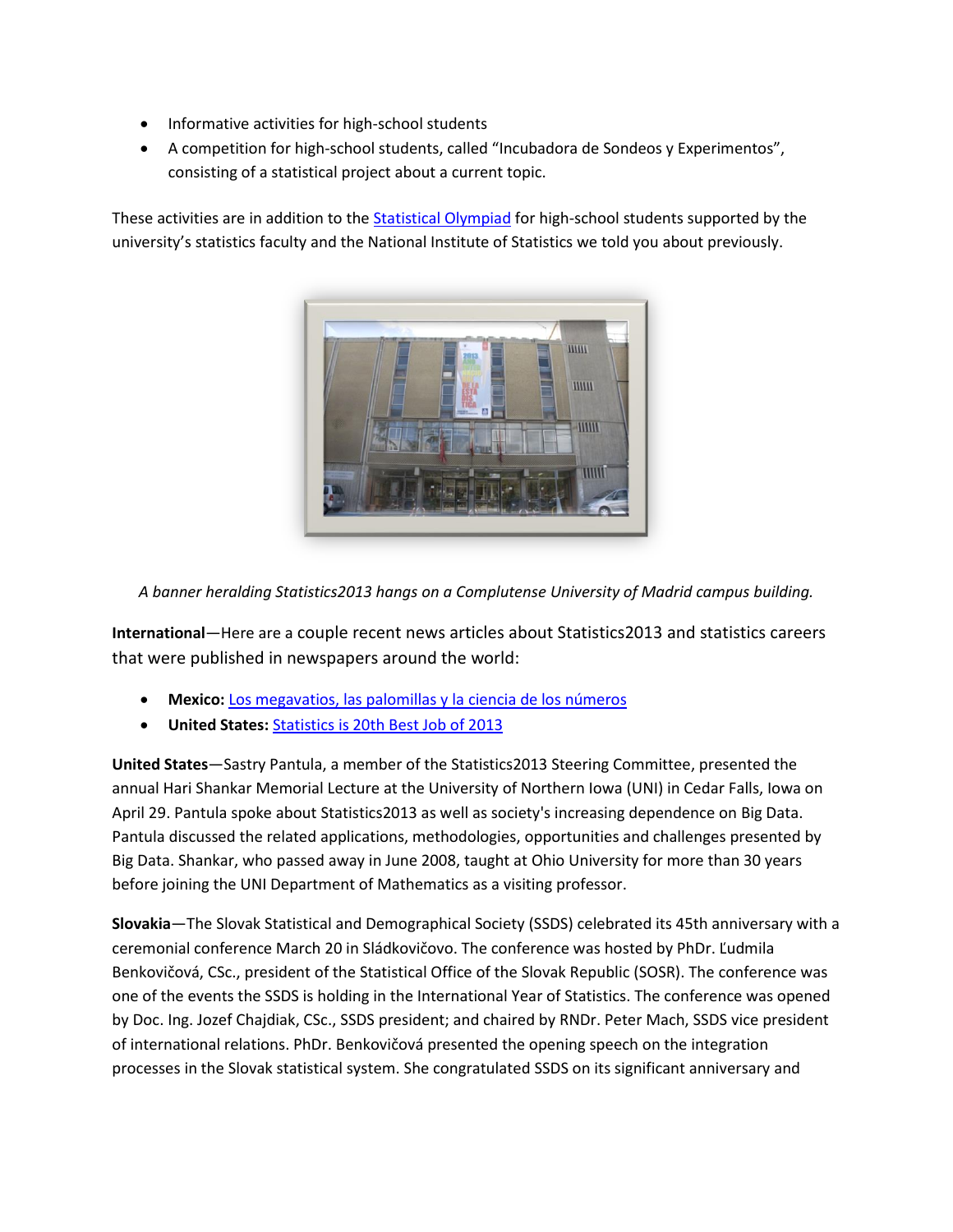expressed her appreciation for the cooperation between the Statistical Office and the SSDS. A detailed report on the conference's full scientific program will be published on the [SSDS website.](http://www.ssds.sk/)

# **National Statistical Organization: News & Events**

Here's the latest news on upcoming and recently concluded Statistics2013 meetings and events hosted by participating organizations:

**United Arab Emirates**—Statistics Centre-Abu Dhabi (SCAD) will bring together 300 decision-makers and experts from the United Arab Emirates (UAE) and across the world during its Statistical Conference 2013, which will be held on May 12 through 13 in Abu Dhabi. The conference will highlight the importance of the quality of the administrative data records that SCAD produces for government authorities, semi-government agencies and private companies within the Emirate of Abu Dhabi as well as emphasize the significance of providing information that will support the efforts of decision-makers in transforming the UAE economy into a knowledge-based one. International best practices in the field of quality statistical data will be reviewed during the event. Eighteen speakers from 13 countries, representing the most important national statistics centers in the world, have been confirmed. They will present working papers during sessions that demonstrate their cumulative experiences in the fields of electronic statistics, quality data, quality data management, preservation and dissemination. The conference is part of SCAD's activities to mark 2013 as the International Year of Statistics. [Read more](http://www.statistics2013.org/2013/04/29/abu-dhabi-to-host-international-statistics-conference/)  [here.](http://www.statistics2013.org/2013/04/29/abu-dhabi-to-host-international-statistics-conference/)

**Norway**—In August, Statistics Norway will conduct the Nordic statisticians meeting. Conducted back-toback with the meeting will be a one-day course titled "How to Design Effective Business Surveys". Instructors will be Dr. Mick Couper of University of Michigan (United States) and Gustav Haraldsen from Statistics Norway. [See the event brochure for more information and registration details.](http://www.statistics2013.org/files/2013/05/Statistics-Norway-5-6-13.pdf)

**Italy**—The Italian National Institute of Statistics (Istat) recently conducted its biannual National Conference of Statistics. The conference, which highlights the importance and strategic role of statistical information in the policy-making process and the country's governance, provided opportunities for indepth discussion and dialogue between the various components of the National Statistical System (Sistan). This year's program was enhanced by educational initiatives offered by the new School of Statistics and social and economic analyses, in particular those dedicated to people who wish to learn more about techniques for collecting, managing and processing data. The Conference also hosted plenary sessions, roundtables discussions, and parallel sessions on various topics. Along with the "Salone della Cultura", dedicated to Istat Censuses, new forms of data visualization and statistical information for young generations, the Conference was enriched by the "Galleria BES": a "walk-through" of the exhibition on equitable and sustainable well-being and emerging set of indicators. Furthermore, the traditional "Salone dell'informazione statistica" dealt with statistical information traditionally dedicated to central and local administrations. Video [is available here.](http://www.youtube.com/watch?v=DzfsgaNk5xM&list=PL0vceHDeWbogxfwTNNGekBy_eVmdUSlxK&index=1)

**Cayman Islands**—The Cayman Islands National Statistical Coordination Committee (NSCC) was launched April 18 during a ceremony in Grand Cayman. The NSCC launch is part of the Cayman Islands' celebration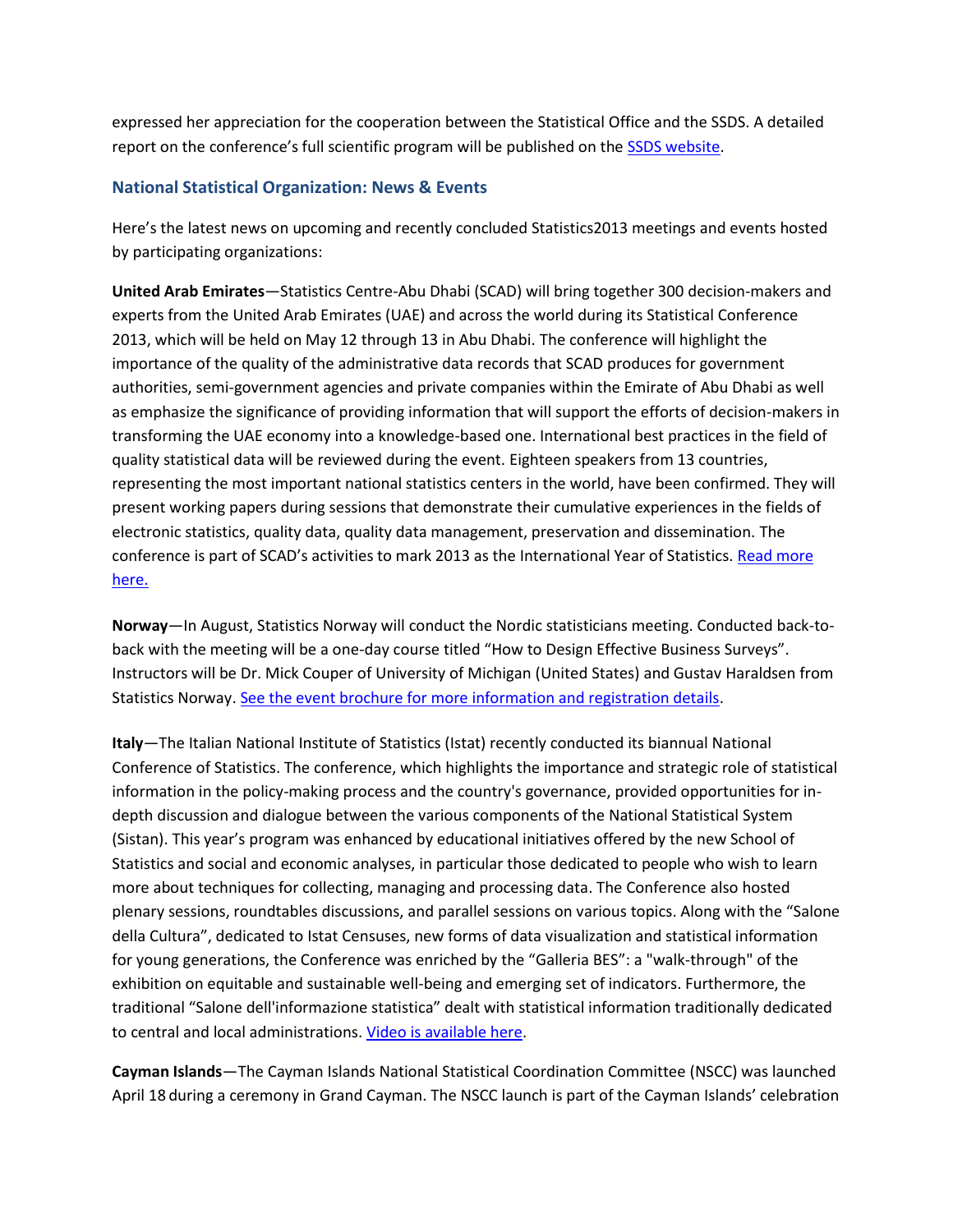of the International Year of Statistics*.* The ceremony highlight was the keynote address of the Honorable Premier, Mrs. Juliana Connor-Connolly. "It is high time to have a NSCC in the Cayman Islands Government," she remarked. She noted that in many countries, public-sector agencies with functional statistical units or personnel engaged in the collection of data are formally linked together as a national statistical system. The NSCC seeks to foster closer relations among statistical units of departments and ministries to achieve consistency in methodology, definitions and standards as well as efficiency in the use of technical and human resources.

# **Event Submission Forms on Website**

Two web-based forms make it easy for you to submit your organization's Statistics2013 events as well as a summary and photos after the event is over.

The first form—called the "Event Submission Form for the Statistics2013 Activities Calendar"—provides you a quick and simple way to submit information about your organization's planned Statistics2013 events. All you have to do is input into the form the requested information and press the "Submit" button. We'll then take your information and post it to the Statistics2013 Activities Calendar. [You can](http://www.statistics2013.org/iyos/submitactivity.cfm)  [access this form here.](http://www.statistics2013.org/iyos/submitactivity.cfm)

The second form—titled "Statistics2013 Post-Event Information & Photo Submission Form"—enables you to let us know about the success of your completed event and to submit up to two photos. On this form, you are prompted for information about your event and you also can input a brief summary (up to 1,750 characters). After you submit information about your organization's event, we'll run your photos and stories in this newsletter so others can see the creative and fun ways that your organization is promoting the International Year of Statistics. Click here to [access this form.](http://www.statistics2013.org/iyos/submitarticle.cfm)

# **Check out Website for Activities & Ideas**

On an almost daily basis, we are adding new items to the [Activities Calendar](http://www.statistics2013.org/statistics2013-global-supporters/activities/) on the [Statistics2013](http://www.statistics2013.org/) website. This list is an excellent place for finding activities in which you and your organization can participate to celebrate Statistics2013. It also is a great place to see what other organizations around the world are doing to mark the celebration and use those ideas as the starting point for your group to brainstorm ideas of its own. Check out the Activities Calendar today and start planning your organization's event!

The [Statistics2013 website](http://www.statistics2013.org/) is filled with information and resources—particularly th[e posters](http://www.statistics2013.org/statistics2013-posters/) and the [downloadable flyer](http://www.statistics2013.org/files/2012/11/STAT2013-Flyer.pdf)—to educate the public about how statistics improves their lives, the work of statisticians as well as careers in the statistical sciences. We invite and encourage all International Year of Statistics participating organizations to make use of these resources, including these helpful resource areas:

- *What is Statistics?*—An explanation in layman's language
- *Statistics2013 Video*—The informative two-and-a-half-minute video: [Why Statistics is Important](http://www.statistics2013.org/)  [to You](http://www.statistics2013.org/)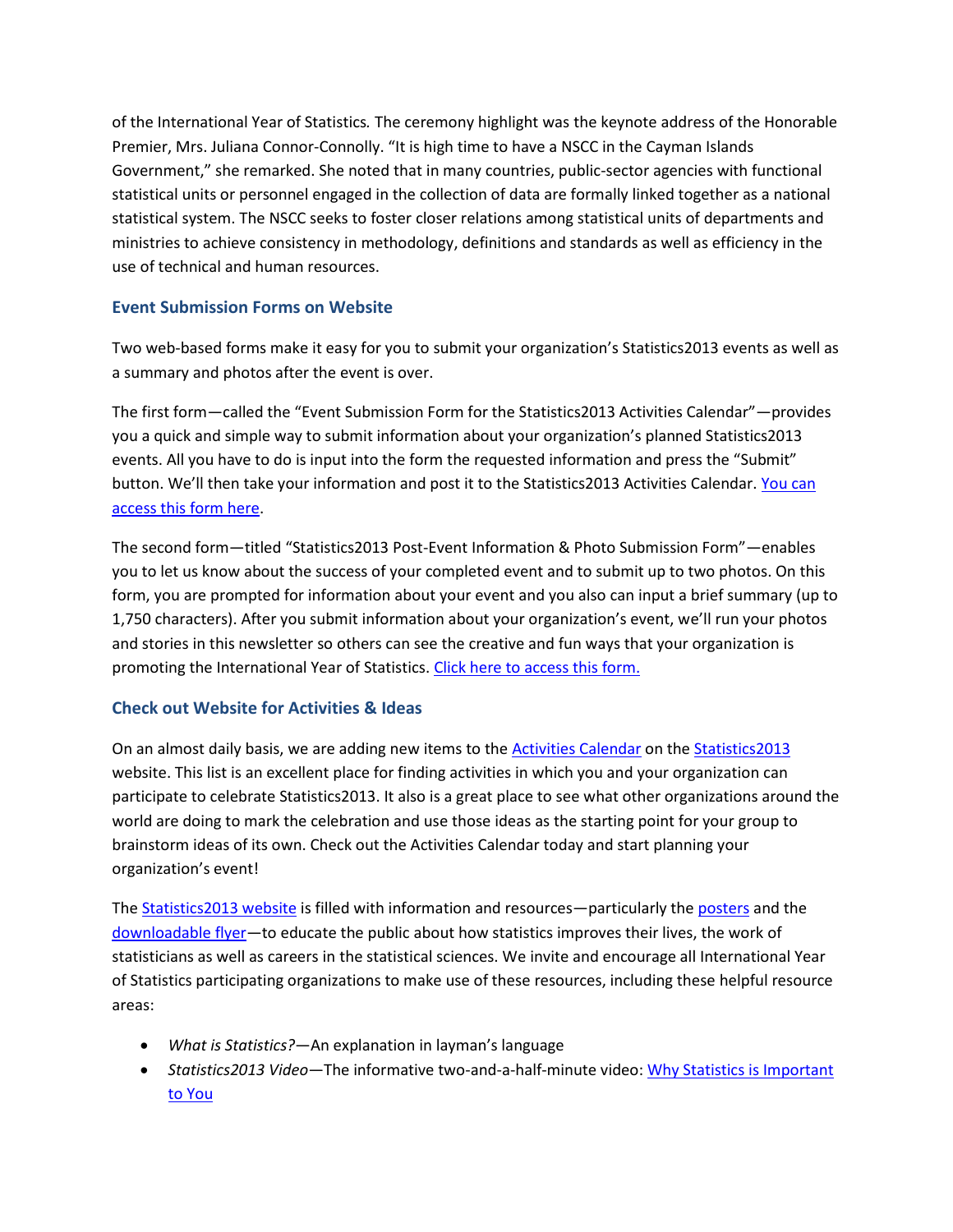- *Statistics as a Career—*Information about the work of statisticians and careers in statistics
- *Teacher Resources*—Primary and secondary school resources, a downloadable flyer and posters

There also is a section dedicated to participating organizations, titled "Statistics2013 Global Supporters", where you can access the roster of participating organizations, a comprehensive list of Statistics2013 activities, and the official Statistics2013 logos in various languages.

#### **Use the Statistics2013 Video**

We encourage your organization and its members to use and share the International Year of Statistics video. Created by [SAS Institute,](http://www.sas.com/) the video relates the many and varied ways that statistics impacts our lives. The video is accessible at [www.statistics2013.org.](http://www.statistics2013.org/)

You can:

- view the video
- post the video to your organization's website
- e-mail the link to your members/employees
- share it with your organization's stakeholders
- promote it to the public, media and other external audiences in your area or country
- show it at your meetings and other events

The video narration is in English. However, thanks to SAS and many Statistics2013 participants who are providing translations, subtitles are being added in other languages. Currently available languages are:

- Catalan
- Czech
- Dutch
- Euskara (Basque)
- English
- French
- German
- Indonesian
- Italian
- Portuguese (Portugal)
- Russian
- Spanish (Mexico)
- Swedish
- Turkish

To access these subtitles, follow these easy instructions:

- Press "Play" on the video
- Click the "CC" button to see the list of subtitle options
- Click on the desired language (the subtitles will appear onscreen)

We will be adding other subtitled languages soon, so check the video frequently to see if your language is available.

If you want the video subtitled in your country's language, please e-mai[l Jeffrey@amstat.org](mailto:Jeffrey@amstat.org) to request a copy of the script that you can translate.